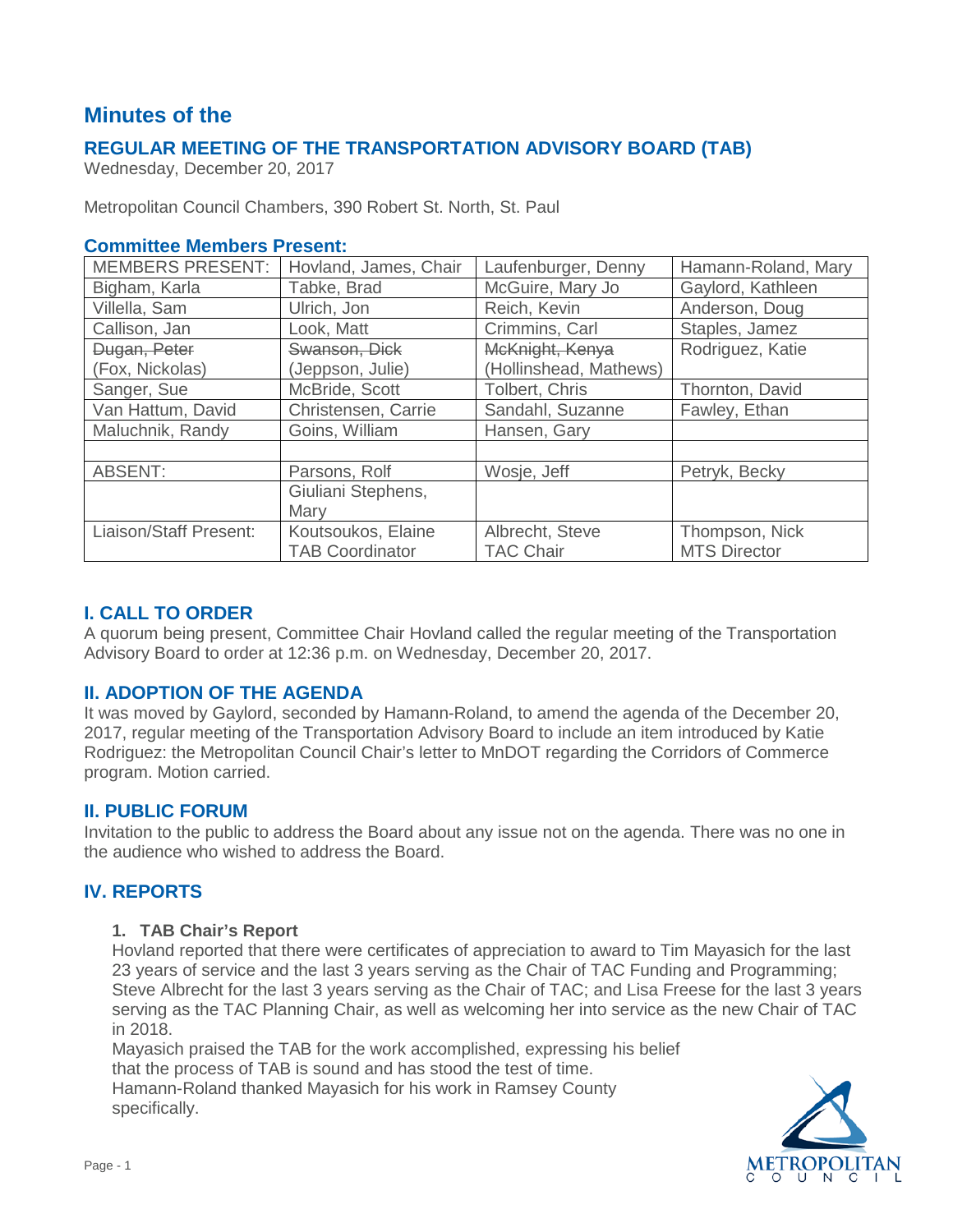Albrecht thanked TAB members for the support and dedication to TAC's work. Freese said she is looking forward to the next 3 years working with TAB on the Regional Solicitation and TPP.

Hovland then addressed the letter from Chair Tchourumoff to Commissioner Zelle, asking the TAB whether they want to support the Metropolitan Council Chair's letter to MnDOT regarding the Corridors of Commerce and funding disbursement. Peterson presented the funding portion of his information item, sharing how the funding from MnDOT has changed to performance-based requirements and thus the bulk of funding would go to Greater Minnesota, not the Metro area. Scott McBride said that the deadline for comments on Corridors of Commerce is today. He said the Council's work with the TPP is shining a light on the issue of how funding is distributed. Rodriquez shared that focus on preservation means that Corridors of Commerce may be the only mobility money that we have right now.

Hamann-Roland stated that the language in the letter is consistent with the position of Metro Cities. Gaylord shared that the Executive Committee discussed this and the suggestion was to support the Metropolitan Council Chair's letter.

It was moved by Gaylord, seconded Hamann-Roland, that:

TAB do a letter or resolution of support of the comments and at least get it to MnDOT to express concerns about the scoring criteria.

Look expressed concern regarding criteria language being changed from intent of law. Hovland responded that it seems to share different ways to look at the regional balance. Rodriguez said that 8<sup>th</sup> criteria is regional balance and MnDOT is trying to determine what that balance is and it was consistent with our practices. Look asked whether we are only wanting it changed to benefit the Metro over Greater Minnesota. Hovland reiterated that population could be a way to determine regional balance. Sanger said the number of vehicles that would use a project could be another way to weight it. Goins shared that as the freight/commerce representative, he thinks it is critical that commerce and commuters are addressed together, called for a balanced approach, considering that the Metro can become a bottleneck for all, if not addressed. He reported on his experience at the World's Fair meeting with 117-member countries. He said the United States was in competition with Argentina and Poland and since representing the United States was the Metro area of Minneapolis/St. Paul, congestion markets and how they compete is a key factor. Embassies told him that they looked at our Metro area and questioned the sustainability of 12-15 million visitors. Goins stressed that we're competing with the rest of the world. McGuire commented that the support of the Metropolitan Council letter is because TAB Executive Committee did not have time to craft their own letter due to the deadline being today. Reich shared that he feels it's important that this body make a statement because this group is a collection of entities. McBride echoed the importance but said he is in Commissioner Zelle's chair, representing MnDOT, and so will abstain from voting.

Following the discussion, the vote was taken and the motion carried.

# **2. Agency Reports** MnDOT, MPCA, MAC, and Metropolitan Council

MnDOT: McBride echoed that comments on the Corridors of Commerce project selection process are due today. He said that letters were sent out for freight project selected and letters will go out soon announcing the projects selected for the TED program. Goins asked if we can add an update on TED to future agenda.

MPCA: Thornton had nothing to report.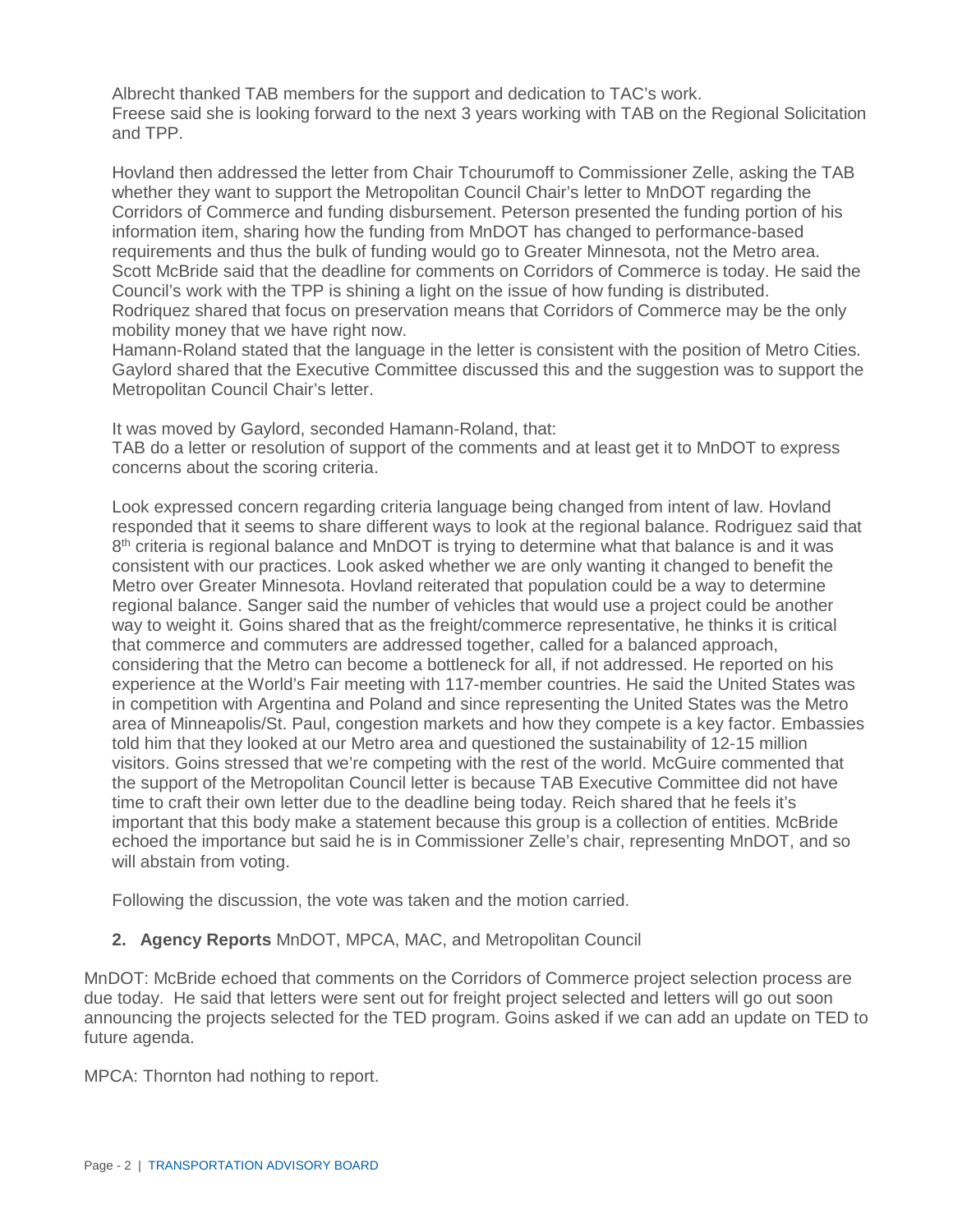MAC: Crimmins reported that several awards have been given for solar arrays installed and for construction innovation. Bridget Rief shared MAC work to ensure Atlanta outage doesn't happen here in the Twin Cities. Rief said that Atlanta has two separate power feeds that come together in one room with a switch to then change power and a fire happened in room with the switch. She shared that in the Twin Cities we have power sources in four locations in Terminal 1 with backups for each one and the switches in different locations. If there were a power outage it will be localized, limited to a concourse or part of a concourse. There is emergency power as well, in some areas even redundancy for emergency power. Life saving devices, restrooms, and escalators work under emergency power. Villela asked how much solar power we're garnering. Bridget said it is 4 megawatts.

Hollinshead said Crimmins commented on the parking extension. Hollinshead said a December 11<sup>th</sup> New York Times article said that airports are losing money because of ride-sharing so parking is not as relevant, why then are 5,000 more parking spots being built, are we the exception? Crimmins said our current parking is reaching the end of its life. Rief said that app-based ride-shares impact rental car and taxi numbers, but not any parking numbers. Current ramps reach end of design life at 2030 so thinking is to build these ramps to work with app-based ride sharing or autonomous vehicles. St. Paul and Bloomington operate off of conditional use permits and cities could pull at any time, so this is also to protect the airport in case they do. When it's cold outside, they see parking increases and, when parking rates are increased, the usership goes down and then comes back up. Hollinghead shared that he asks this question because he wants to drive ridership to transit.

Metropolitan Council: Rodriquez reported that the Metropolitan Council's contract offer to drivers/operators was overwhelmingly approved. She expressed her appreciation for the drivers/operators. Rodriguez further shared that in interviewing for TAB positions there was a lot of interest. TPP chapters also go out this Friday. Presentations to counties have started, then will go through TAB and TAC process January through March.

Hovland recognized Sue Sanger for her service in the event that she does not return to the TAB because of her retirement from St. Louis Park City Council.

# **3. Technical Advisory Committee Meeting Report**

Albrecht said he would hold his report until the action items.

# **V. CONSENT ITEMS**

Note: Items listed as Consent Items will be enacted by one motion with no separate discussion. If discussion on an item is desired, the item will be removed from the Consent list for separate consideration.

#### **1. Approval of Minutes from November 15, 2017**

It was moved by Gaylord, seconded by Hamann-Roland, to approve the minutes of the November 15, 2017 regular meeting of the Transportation Advisory Board. Motion carried.

# **VI. ACTION ITEMS**

#### **1. 2017-42 Streamlined TIP Amendment: CSAH 14, Anoka County**

TAC Executive Chair Steve Albrecht presented this item. No comments or questions.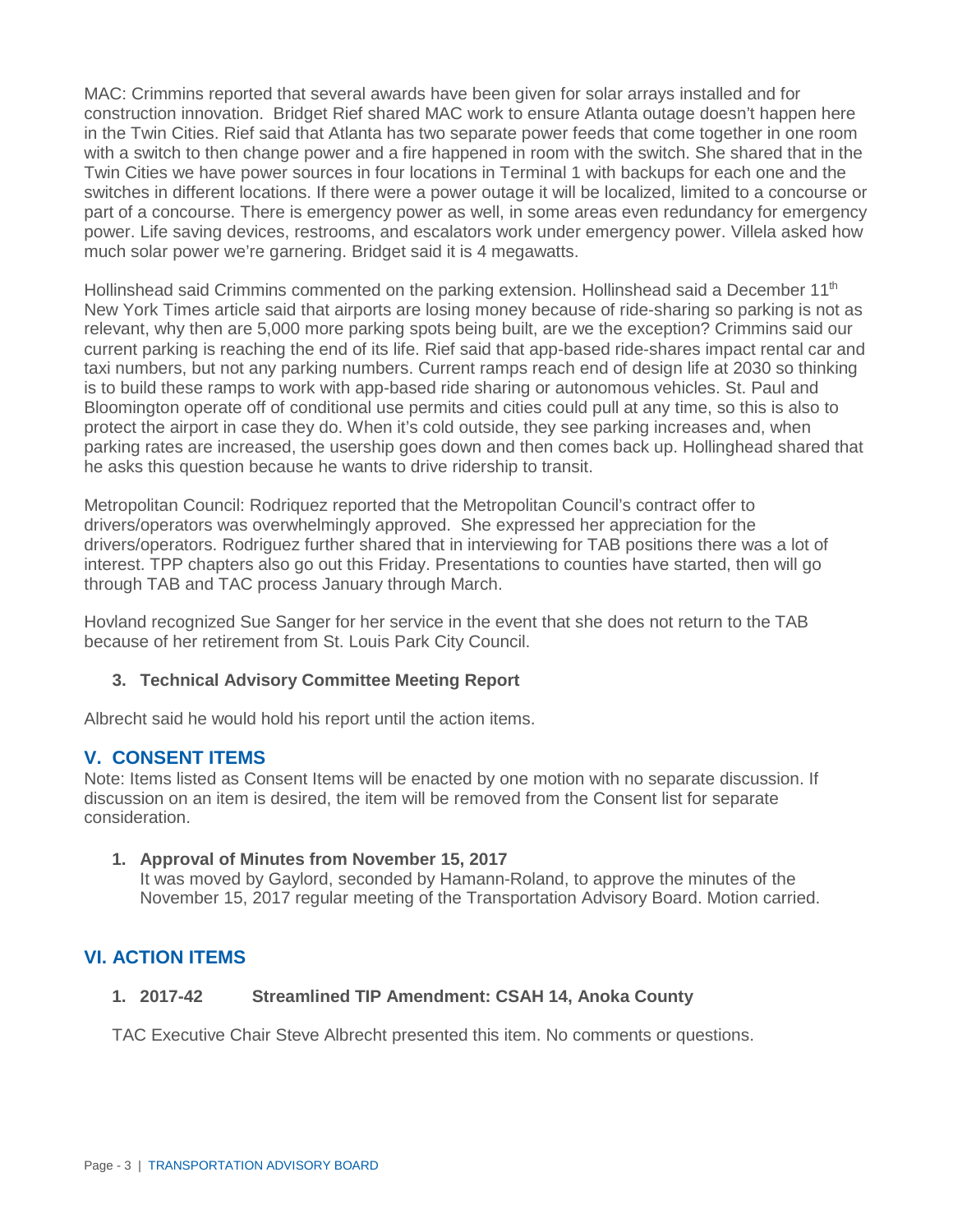It was moved by Look, seconded by Gaylord, that:

TAB adopt the amendment into the 2018-2021 TIP to reduce the cost and change the pavement type from concrete to bituminous on Anoka County's CSAH 14 resurfacing project (SP # 002-614- 042). Motion carried.

# **2. 2017-28 TIP Amendment: Accept Public Comment and Approve I-394 and MN-62 Restriping Projects, MnDOT, Regionally Significant**

TAC Chair Steve Albrecht presented this item. Sanger asked if HOV lanes will stay as is. McBride said yes.

It was moved by Gaylord, seconded by Callison, that:

TAB accept the public comments and adopt an amendment to the 2018-2021 TIP to add a project to re-stripe lanes on I-394 and MN 62 (SP # 8825-665). Motion carried.

# **3. 2017-44 TIP Amendment: US 169, MnDOT**

TAC Chair Steve Albrecht presented this item. Crimmins asked what lifecycle of concrete is versus bituminous. McBride answered that it varies based on subgrade and what you do on it (reconstructing or replacing). On this project it is a concrete overlay so we get benefit of current structure, anticipating 30-50 year life span on these. Crimmins said he wants to be sure that we are not saving money now to spend later. McBride said MnDOT anticipates long life. Look said that in Anoka County they prefer to do this but can't because of proposed development coming in that requires redoing part of the road.

It was moved by Anderson, seconded by McBride, that:

TAB approve an amendment to the 2018-2021 Transportation Improvement Program (TIP) to change the termini and costs for two concrete overlay projects on US 169 (SP # 7007-34 and SP# 7008-111). Motion carried.

#### **4. 2017-38 2018 Regional Solicitation: Adopt Regional Bikeway Transportation Network Map**

TAC Chair Steve Albrecht, presented this item, which identified changes to the Regional Bikeway Transportation Network map. Callison asked if only corridors on these maps are eligible for funding. Albrecht responded that the map does not indicate eligibility; it is used in prioritization. All trails are still eligible. She asked standards of criteria. Steve Elmer responded that guided principles are in the TPP. Callison asked if anything was controversial in the proposed changes. Elmer replied nothing was too controversial, but not requests were added. Hollinshead asked if there were maps online with higher magnification. Elmer said the new proposed map is not yet online but will be updated. Look asked for value of proposed changes. Elmer said we don't get to that specificity because they are not projects yet, half of the bikeways on the map is already built in some fashion. Look asked if we would be adopting a plan that we don't know financial impact of, Elmer stated that is correct. McGuire asked about timeframe – 2015 established in 2040 TPP, how often do we update this RBTN. Elmer said there could be revisions in between the 4 year update. Sanger asked what are high priority new trails. Elmer said some trails extend existing corridors. Albrecht added that in Dakota County part of the process was to verify that the trails mapped were possible, funding available, etc. He feels Dakota County has been realistic in steps and who are the partners involved. Sandahl asked if cities individual added trails appear in regional plans. Elmer said no, this is to provide the arterial backbone, not all city plans are included. Hovland asked if taking existing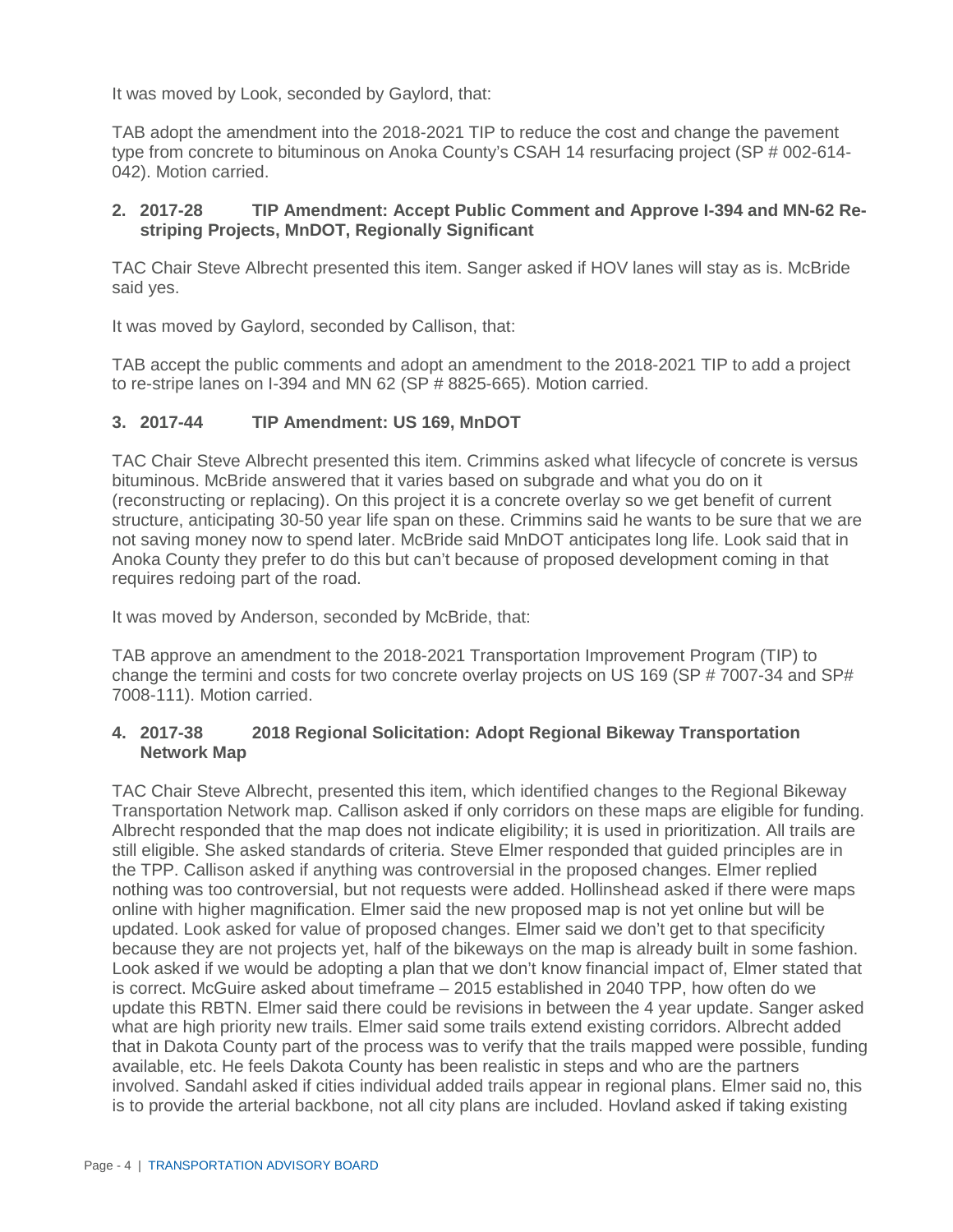system and modifying or is this separate and distinct. Albrecht said this plan informs the local plans. Hovland asked if Fawley is part of the group that met to review the changes. Fawley responded that he is not part of the group but finds it important to establish regional priority. He expressed his support.

It was moved by Hamann-Roland, seconded by Reich, that:

TAB approve the RBTN Update Map for use in the 2018 Regional Solicitation. Motion carried.

### **5. 2017-39 MAC 2018-2023 Capital Improvement Program**

TAC Chair Steve Albrecht presented this item. Hollinshead asked what the public comment period is. Russ Owen responded that he believes it is a 60 day comment period and the public hearing was on November 6. He believes the public comment period is over now.

It was moved by Crimmins, seconded by Hamann-Roland, that:

TAB accept the staff analysis of the MAC 2018-2024 Capital Improvement Program (CIP) and forward these comments to the Metropolitan Council for its consideration. Motion carried.

# **6. 2017-41 Proposed Safety Measures and Short-Term Targets**

TAC Chair Steve Albrecht presented this item. Van Hattum asked if there is tracking of distracted driving with this system. David Burns said the Council is not tracking distracted driving but he thinks MnDOT is. Callison asked consequence of not making goals. Burns said that for the MPO there is no consequence. However, for the State, the consequence is that the State is required to use obligational authority equal to the baseline year for each SIP highway safety improvement portion meant only for safety projects. Callison asked if that meant more resources for the Metro area, Burns said the targets are for the Metro area but ramifications are only to MnDOT on state-level. McGuire asked if numbers increase every year, where do they come from. Burns said MnDOT adopted a 3% reduction from 2015 fatality numbers and 5% reduction from 2016 in crash rate. McGuire asked if it is to our benefit to set low bars so then we don't get penalized for not meeting them. Burns replied that there is no penalty or benefit for not meeting targets. This is supporting the state.

It was moved by Maluchnik, seconded by Jeppson, that:

TAB adopt the safety performance measures and short-term targets for the Metropolitan Council Planning Area. Motion carried.

# **VII. INFORMATION AND DISCUSSION ITEMS**

#### **1. MnDOT Project Selection Process**

MnDOT Project Selection Process Manager Philip Schaffner presented this item.

Hovland asked how we can help. Schaffner said that MnDOT is gathering concerns and ideas over the next few months will develop a general draft, then will bring to TAC and TAB for detailed discussion then. McGuire asked how stakeholders are being involved. Schaffner said they are meeting with existing stakeholders and has formed a policy advisory group that has non-traditional members on it to include local business, environmental perspectives. Sanger said she took a nonrandom sample in her neighborhood to see if they knew how project section decisions were made. She shared that people said there was no citizen input, how can citizens get involved earlier than